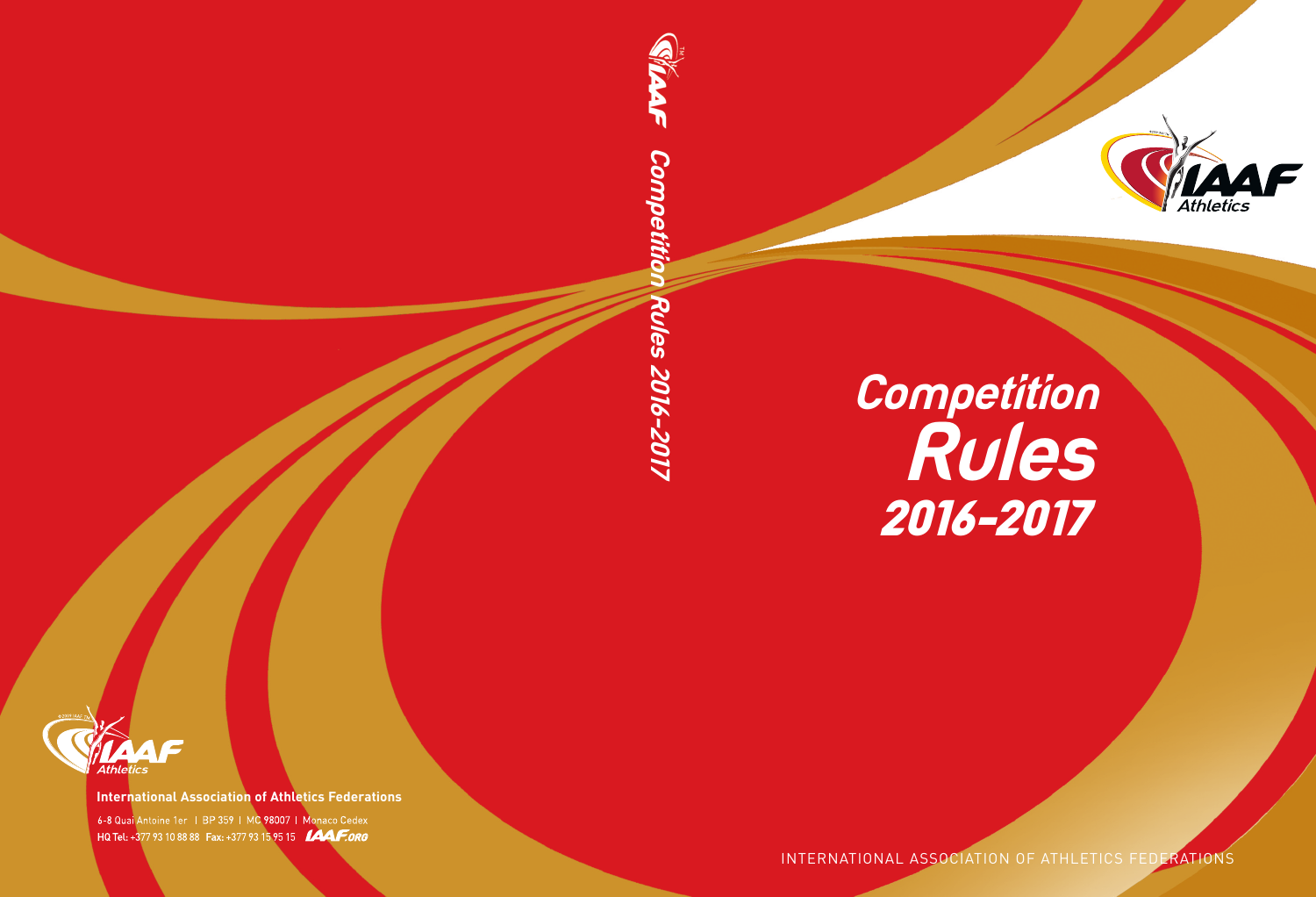# SECTION VII - RACE WALKING EVENTS

#### RULE 230 **Race Walking**

#### *Distances*

1. The standard distances shall be: indoor: 3000m, 5000m; outdoor: 5000m, 10km, 10,000m, 20km, 20,000m, 50km, 50,000m.

## *Definition of Race Walking*

2. Race Walking is a progression of steps so taken that the walker makes contact with the ground, so that no visible (to the human eye) loss of contact occurs. The advancing leg must be straightened (i.e. not bent at the knee) from the moment of first contact with the ground until the vertical upright position.

## *Judging*

- 3. (a) The appointed judges of Race Walking shall elect a Chief Judge, if one has not been appointed previously.
	- (b) All the Judges shall act in an individual capacity and their judgements shall be based on observations made by the human eye.
	- (c) In competitions held under Rule 1.1(a), all Judges shall be International Race Walking Judges. In competitions held under Rules 1.1(b),  $(c)$ ,  $(e)$ ,  $(f)$ ,  $(g)$  and  $(j)$ , all Judges shall be either Area or International Race Walking Judges.
	- (d) For Road Races, there should normally be a minimum of six to a maximum of nine Judges including the Chief Judge.
	- (e) For Track Races, there should normally be six Judges including the Chief Judge.
	- (f) In competitions held under Rule 1.1(a) not more than one Judge (excluding the Chief Judge) from any Country can II officiate.

## *Chief Judge*

4. (a) In competitions held under Rules 1.1(a), (b), (c), (d) and (f), the Chief Judge has the power to disqualify an athlete in the last 100m, when his mode of progression obviously fails to comply with the Rule 230.2 regardless of the number of previous Red Cards the Chief Judge has received on that athlete. An athlete who is disqualified by the Chief Judge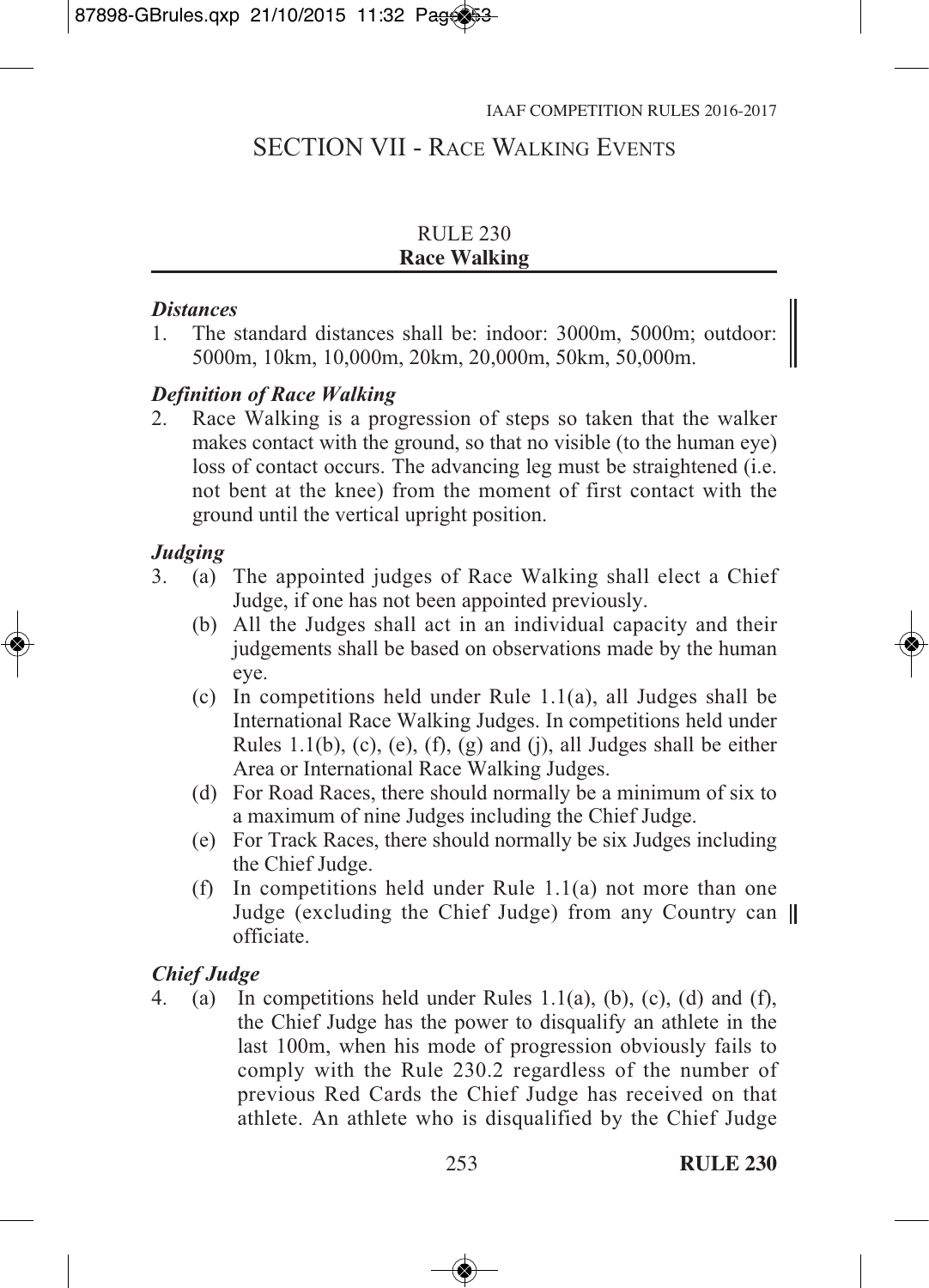under these circumstances shall be allowed to finish the race. He shall be notified of this disqualification by the Chief Judge or a Chief Judge's Assistant by showing the athlete a red paddle at the earliest opportunity after the athlete has finished the race.

- (b) The Chief Judge shall act as the supervising official for the competition, and act as a Judge only in the special situation noted in Rule 230.4(a). In competitions held under Rules 1.1(a), (b), (c) and (f), two or more Chief Judge's Assistants shall be appointed. The Chief Judge's Assistant(s) are to assist with the notification of disqualifications only and shall not act as Race Walking Judges.
- (c) For all competitions held under Rules  $1.1(a)$ , (b), (c) and (f), an official in charge of the Posting Board(s) and a Chief Judge's Recorder shall be appointed.

## *Yellow Paddle*

5. When a judge is not completely satisfied that an athlete is fully complying with Rule 230.2, he should, where possible, show the athlete a yellow paddle with the symbol of the offence on each side. An athlete cannot be shown a second yellow paddle by the same Judge for the same offence. Having shown a yellow paddle to an athlete, the Judge shall inform the Chief Judge of his action after the competition.

## *Red Cards*

6. When a Judge observes an athlete failing to comply with Rule 230.2 by exhibiting visible loss of contact or a bent knee during any part of the competition, the Judge shall send a Red Card to the Chief Judge.

## *Disqualification*

- || 7. (a) Except as provided in Rule  $230.7(c)$ , when three Red Cards from three different Judges have been sent to the Chief Judge on the same athlete, the athlete is disqualified and he shall be notified of this disqualification by the Chief Judge or a Chief Judge's Assistant by being shown a red paddle. The failure to give notification shall not result in the reinstatement of a disqualified athlete.
	- (b) In competitions under Rules 1.1(a), (b), (c) or (e), in no circumstances shall the Red Cards of two Judges of the same nationality have the power to disqualify.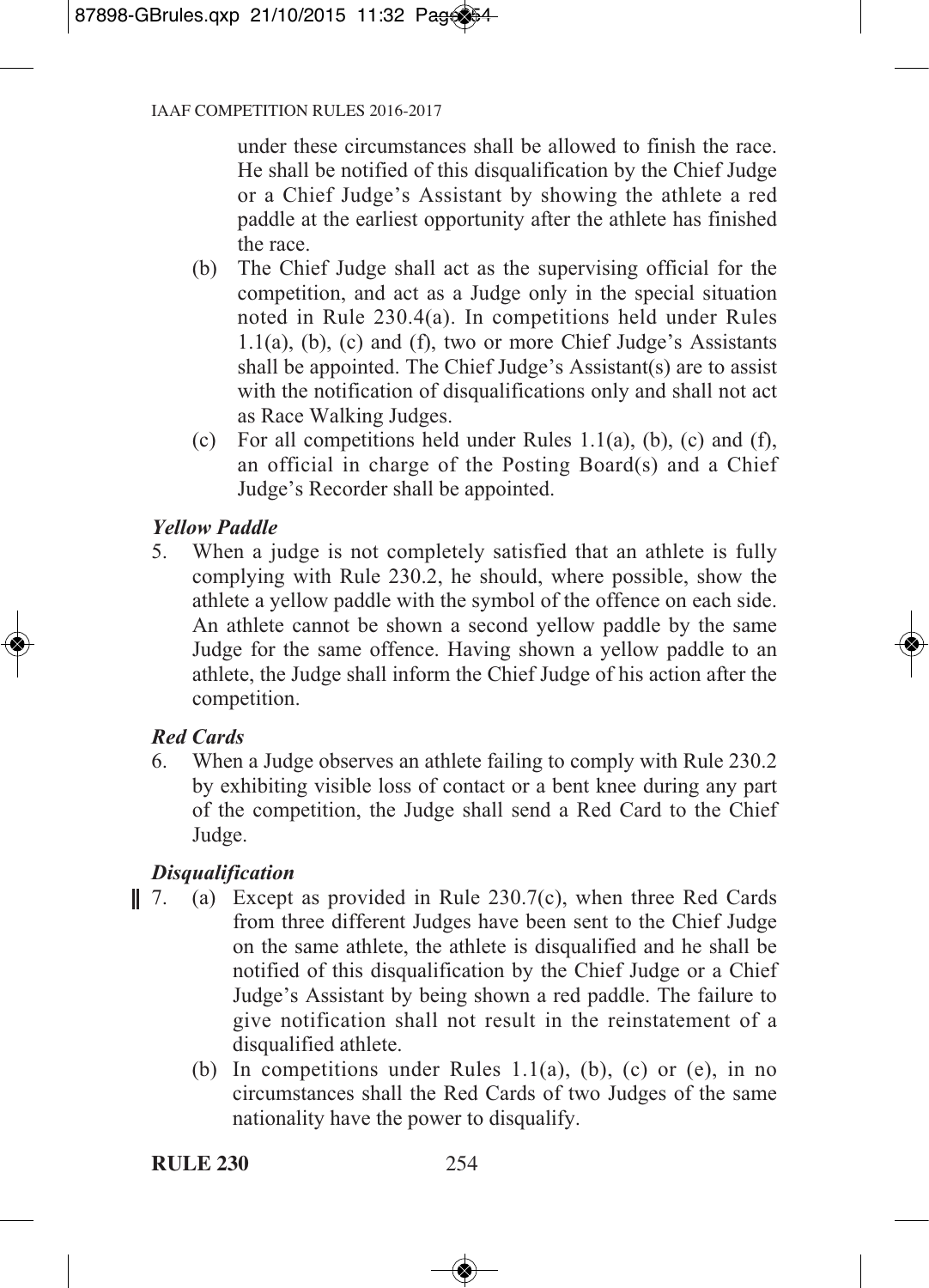- (c) A Pit Lane shall be used for any race where the applicable Regulations for the competition so provide and may be used for other races as determined by the relevant governing body or Organising Committee. In such cases, an athlete will be required to enter the Pit Lane and remain there for the applicable period (as set out in the Regulations or Organising Committee decision) once they have received three Red Cards and are so advised by the Chief Judge or someone delegated by him. If, at any time, the athlete receives an additional Red Card from a Judge other than one of the three who had previously sent a Red Card, he shall be disqualified. An athlete who fails to enter the Pit Lane when required to do so, or remain there for the applicable period, shall be disqualified by the Chief Judge.
- (d) In Track Races, an athlete who is disqualified shall immediately leave the track and, in Road Races, shall, immediately after being disqualified, remove the distinguishing bibs and leave the course. Any disqualified athlete who fails to leave the course or track or comply with directions given under Rule 230.7(c) to enter and remain for the required period in the Pit Lane may be liable to further disciplinary action in accordance with Rule 145.2.
- (e) One or more Posting Boards shall be placed on the course and near the finish to keep athletes informed about the number of Red Cards that have been sent to the Chief Judge for each athlete. The symbol of each offence should also be indicated on the Posting Board.
- (f) For all Rule 1.1(a) competitions, hand held computer devices with transmission capability must be used by the judges to communicate all Red Cards to the Recorder and the Posting Board(s). In all other competitions, in which such a system is not used, the Chief Judge, immediately after the end of the event, shall report to the Referee the identification of all athletes disqualified under Rules 230.4(a), 230.7(a) or 230.7(c) by indicating the bib identification, the time of the notification and the offences; the same shall be done for all the athletes who received Red Cards.

## *Start*

8. The races shall be started by the firing of a gun. The commands for races longer than 400m shall be used (Rule 162.2(b)). In races which include a large number of athletes, five-minute, three-minute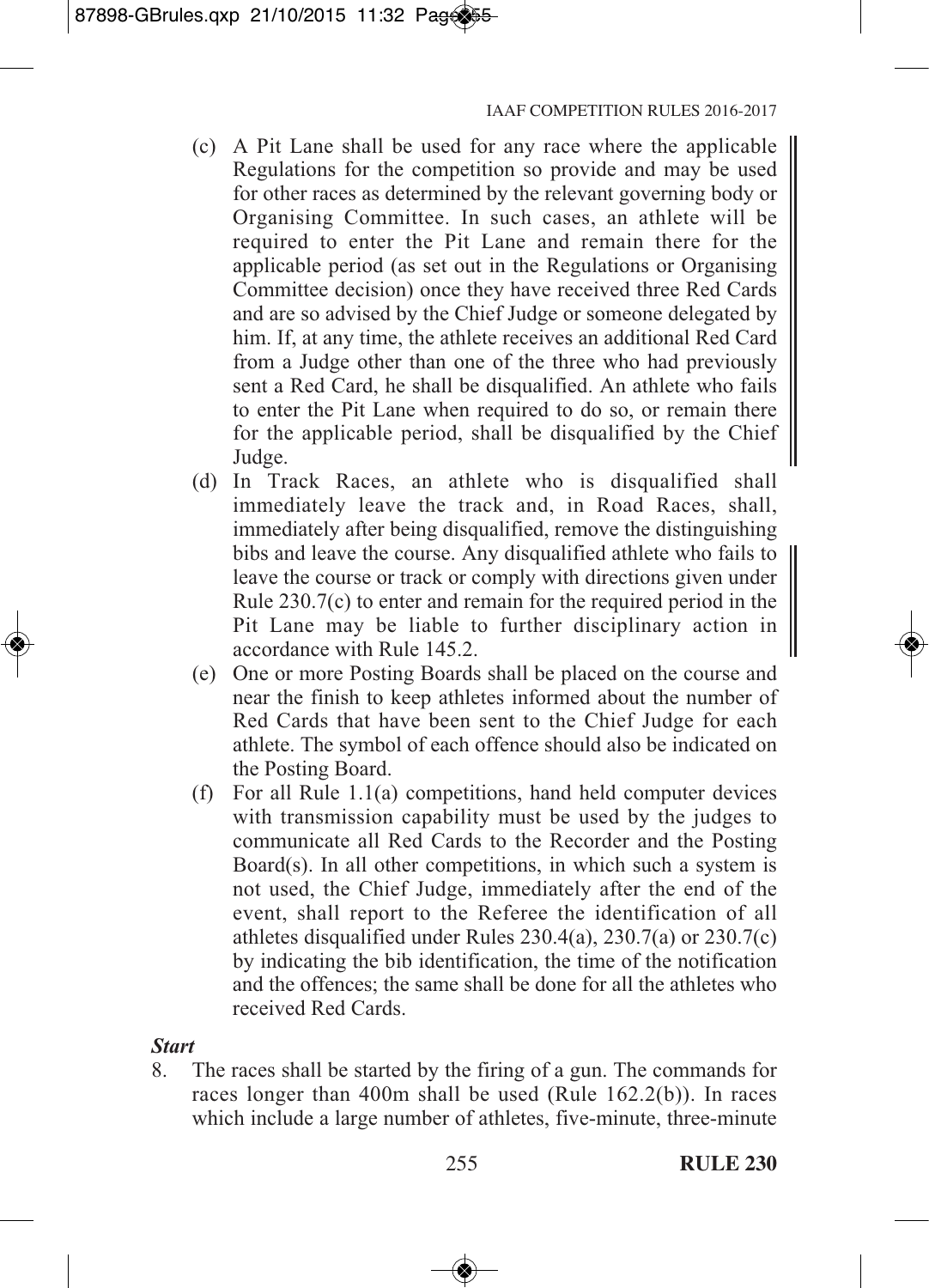#### IAAF COMPETITION RULES 2016-2017

and one-minute warnings before the start of the race should be given. On the command "On your marks", the athletes shall assemble on the start line in the manner determined by the organisers. The Starter shall ensure that no athlete has his foot (or any part of his body) touching the start line or the ground in front of it, and shall then start the race.

## *Safety*

9. The Organising Committee of Race Walking events shall ensure the safety of athletes and officials. In competitions held under Rules 1.1(a), (b), (c) and (f), the Organising Committee shall ensure that the roads used for the competition are closed to motorised traffic in all directions.

## *Drinking / Sponging and Refreshment Stations in Road Events*

- 10. (a) Water and other suitable refreshments shall be available at the start and finish of all races.
	- (b) For all events of 5km or longer up to and including 10km, water only drinking / sponging stations shall be provided at suitable intervals if weather conditions warrant such provision. *Note: Mist stations may also be arranged, when considered appropriate under certain organisational and/or climatic conditions.*
	- (c) For all events longer than 10km, refreshment stations shall be provided every lap. In addition, water only drinking / sponging stations shall be placed approximately midway between the refreshment stations or more frequently if weather conditions warrant such provision.
	- (d) Refreshments, which may be provided by either the Organising Committee or the athlete, shall be placed at the stations so that they are easily accessible to, or may be put by authorised persons into the hands of, the athletes.
	- (e) Such authorised persons may not enter the course nor obstruct any athlete. They may hand the refreshment to the athlete either from behind, or from a position no more than one metre to the side, but not in front, of the table.
	- (f) In competitions held under Rules  $1.1(a)$ , (b), (c) and (f), a maximum of two officials per Country may be stationed behind the table at any one time. No official or authorised person shall, under any circumstances, move beside an athlete while he is taking refreshment or water.